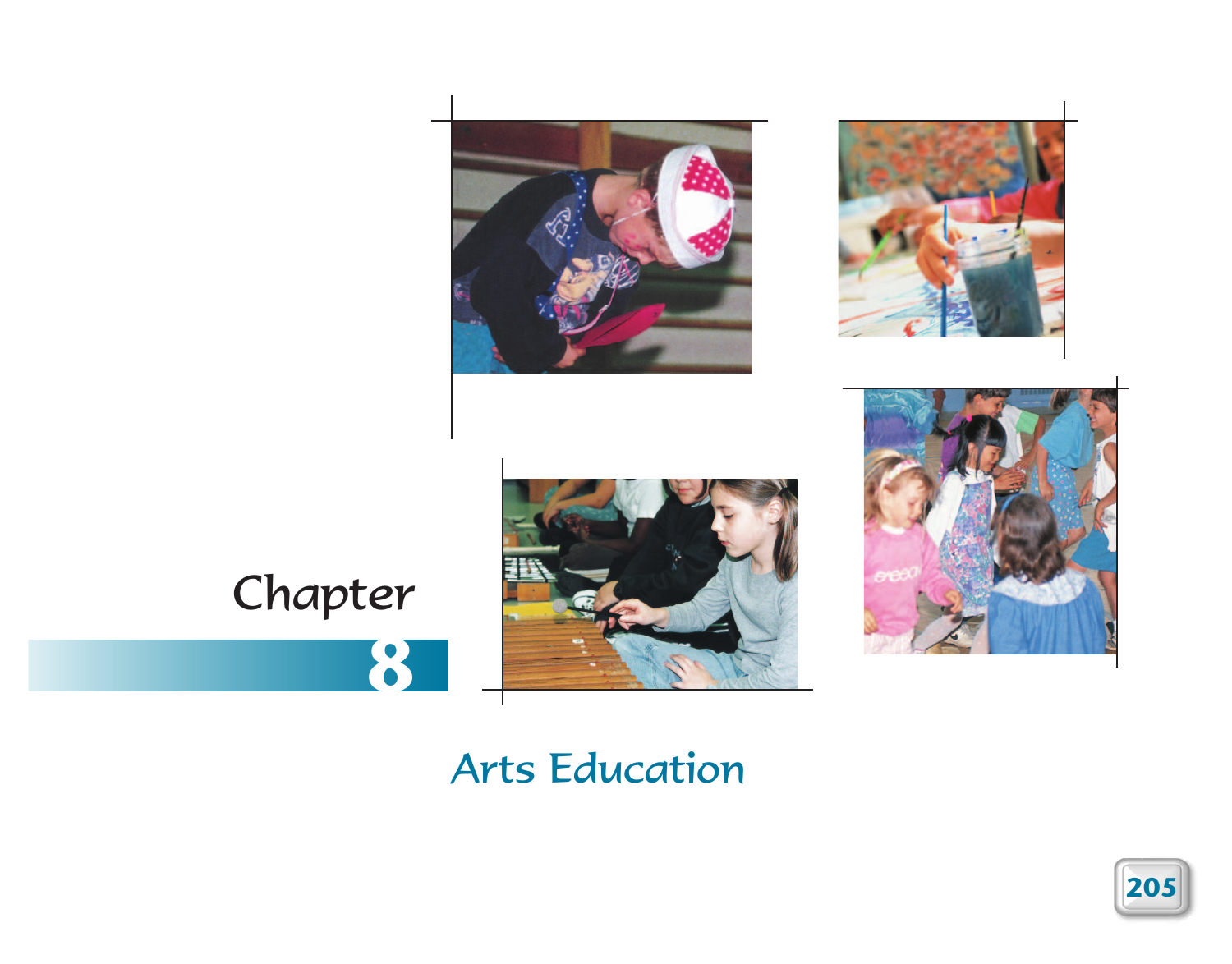# Chapter 8 Arts Education

# **Introduction**

The study and practice of the arts open a door to the world of sensitivity, subjectivity and creativity, allowing students to discover and construct meaning through the senses and to communicate this through artistic productions. In highlighting intuition and imagination, the arts belong among the forms of intelligence that enable students to confront, understand and interpret reality.

Each artistic subject has its own language and specific rules, principles and tools. Each one also offers a particular way of coming to know oneself, forming relationships with others and interacting with the environment. In addition to the specific nature of each subject, however, drama, visual arts, dance and music share certain common characteristics. These subjects enable students to express their own reality and vision of the world and they help them to communicate their inner images through the creation and interpretation of artistic productions.

The arts also have a social function. They are inspired by the cultural and social values current in daily life and contribute to their transformation. They also reflect the history and evolution of societies and, by extension, of humanity.

Arts education, in the same two arts subjects included in a students' timetable every year throughout elementary school, involves learning the language, basic techniques and principles specific to those subjects. Students are

encouraged to invent, interpret and appreciate artistic works. Contact with works by men and women of the past and present, from here and elsewhere, enable them to develop their critical and aesthetic faculties and broaden their cultural horizons. This education must be extended by visits to cultural sites, contact with artists and active participation in the artistic life of the school. In this way, students become familiar with all forms of artistic expression and become more sensitive to and critical of what they are offered. This prepares them to make intelligent choices, now and in their adult life.

### **GENERAL OBJECTIVE IN ARTS EDUCATION**

To learn to create, interpret and appreciate artistic productions as a means of integrating an artistic dimension into their daily lives.

 $\bullet$ These subjects enable students to express their own reality and vision of the world and they help them to communicate their inner images through the creation and interpretation

of artistic productions.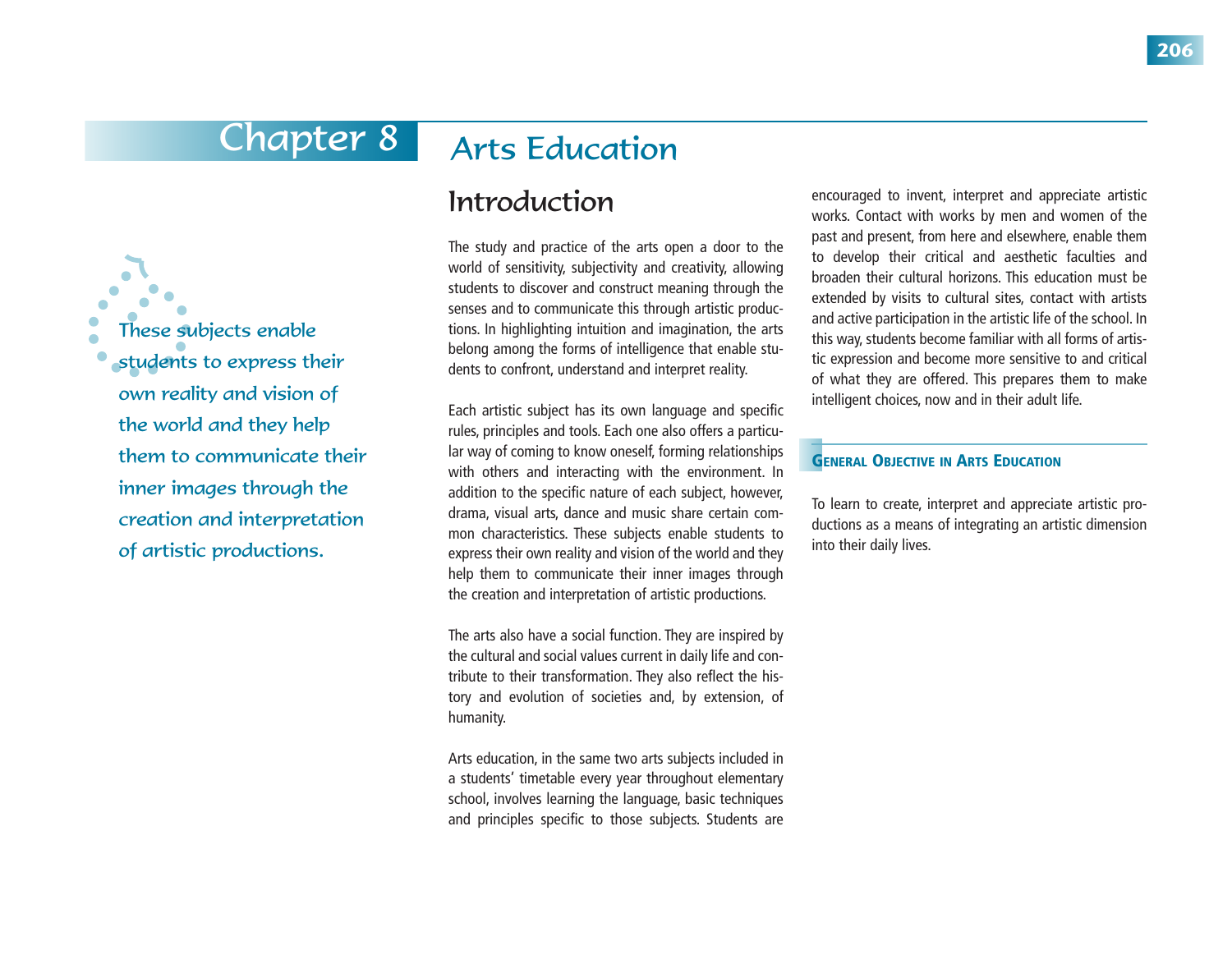### **CORE LEARNINGS IN ARTS EDUCATION**

- ◗ Communicates and gives concrete expression to ideas, inner images, impressions, sensations and emotions in various artistic productions, by using or considering elements and principles specific to the artistic languages used.
- ◗ Appreciates facets of his/her own works and those of classmates, as well as works by men and women of the past and present, from here and elsewhere, by referring to varied criteria and expressing himself/herself orally or in writing.

**Diagram 11 Arts Education**VISUAL ARTS Openness to the world of sensitivity, subjectivity and creativity DRAMA Inspiration based on the Expression of their own cultural and social values reality and vision of daily life of the world Communication Symbolic languages **ARTS** through artistic **EDUCATION** productions Intuition and imagination Forms of intelligence Discovery and construction Awareness of the history and of the meanings of things evolution of societies MUSIC Contribution to the transformation of cultural and social values DANCE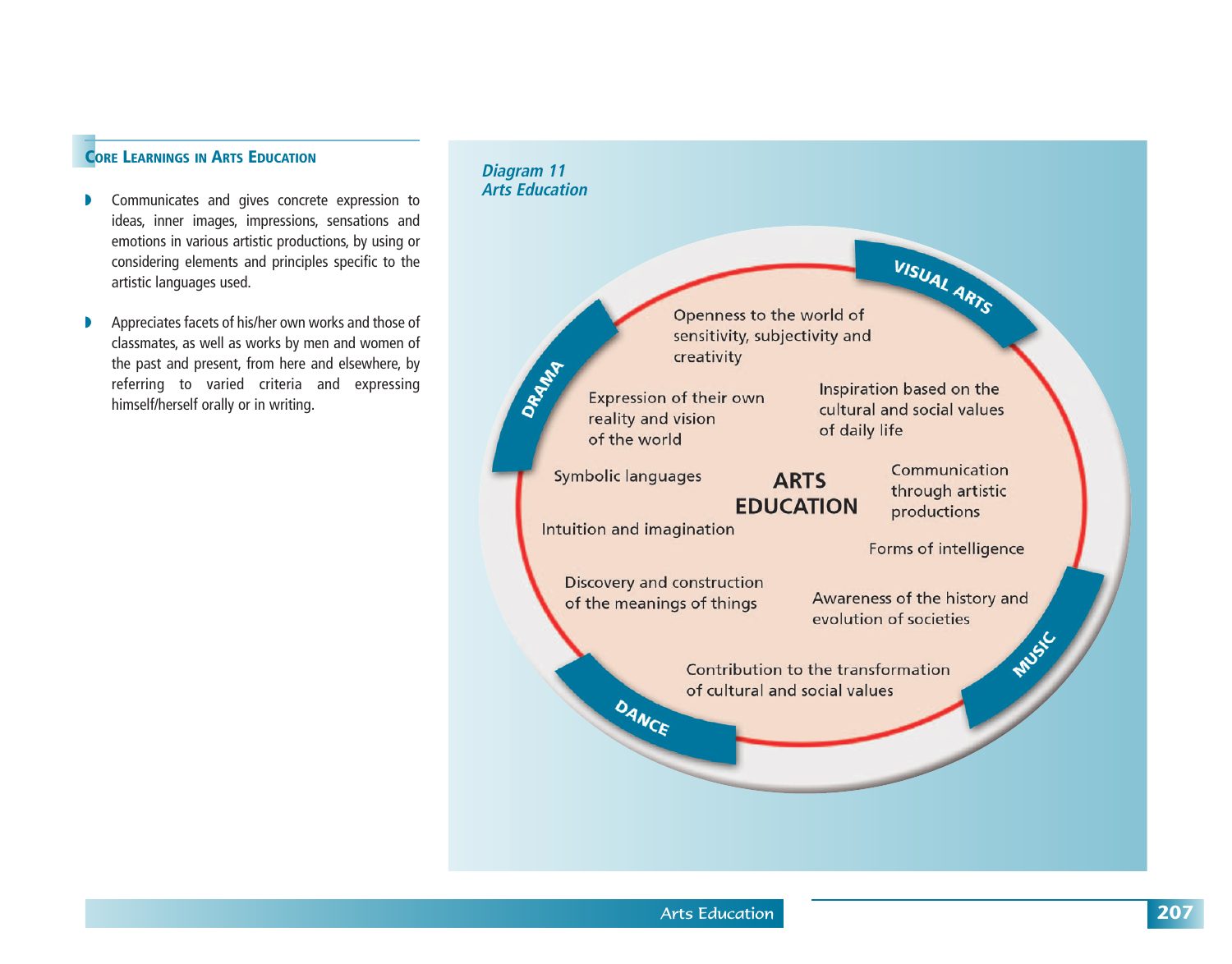### Arts Education **208**

# Essential Knowledges

The following categories constitute the essential knowledges that students use in each of the arts subjects. These knowledges are therefore common to the four arts subjects.

### **STIMULI FOR CREATION**

Inspired by the real world, the imaginary realm, artistic and media productions, and encounters with professional artists, the stimuli for creation are chosen according to the broad areas of learning and they provide an opportunity to establish connections with the learnings acquired in science and technology and in the social sciences. They allow for the successive exploration of the dimensions listed below.

| • Myself                  | O         |           | 2 8 |
|---------------------------|-----------|-----------|-----|
| • Others                  | O         |           | 2 8 |
| • The natural environment | $\bullet$ | $\bullet$ | - 8 |
| • The built environment   | $\bullet$ |           | 2 8 |
| • Places                  | $\bullet$ |           | 2 8 |
| • Time                    | O         | の         | B   |

### **AFFECTIVE ASPECTS**

| • Openness to stimuli for creation                                                  |           |   | B |
|-------------------------------------------------------------------------------------|-----------|---|---|
| • Receptiveness to his/her sensations, impressions, emotions<br>and feelings        | $\bullet$ |   | 8 |
| • Respect for the productions of others                                             |           |   | 3 |
| • Respect for artistic materials                                                    | 1         |   | 8 |
| • Acceptance of unexpected events                                                   |           |   | 8 |
| • Acceptance of criticism                                                           |           |   | 6 |
| • Expression of his/her sensations, impressions, emotions and feelings <sup>1</sup> |           | 2 | 8 |
| • Participation in artistic experiences                                             | 1         |   |   |
| • Active participation in artistic experiences                                      |           |   | 8 |
| • Satisfaction with respect to his/her artistic experiences                         |           |   | З |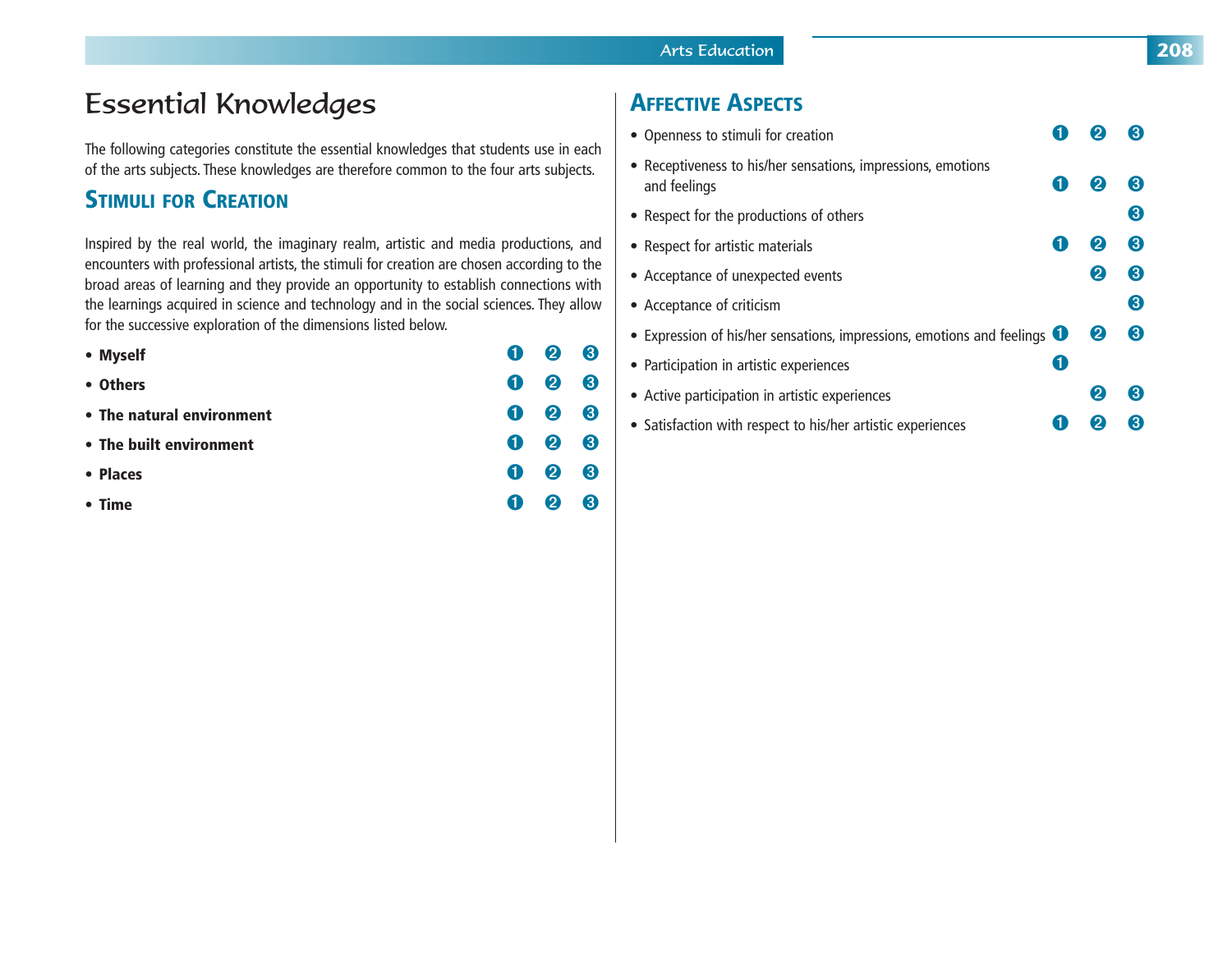### **ACTIONS AND STRATEGIES ASSOCIATED WITH THE CREATIVE PROCESS**

| <b>Steps</b>  | <b>Key Features of Competency 1</b><br><b>Generally Concerned<sup>1</sup></b> | <b>Actions and Strategies of the Student</b><br>(by category of essential knowledges concerned) |  |  |
|---------------|-------------------------------------------------------------------------------|-------------------------------------------------------------------------------------------------|--|--|
| • Inspiration |                                                                               |                                                                                                 |  |  |
|               | The student uses creative ideas inspired                                      | – Research                                                                                      |  |  |
|               | by the stimulus for creation                                                  | - Inventory                                                                                     |  |  |
|               |                                                                               | – Choices                                                                                       |  |  |
| • Development |                                                                               |                                                                                                 |  |  |
|               | The student uses creative ideas inspired by the                               | - Experimentation                                                                               |  |  |
|               | stimulus for creation                                                         | – Choices                                                                                       |  |  |
|               | The student uses elements of the language,                                    | – Uses                                                                                          |  |  |
|               | techniques and other categories of knowledges                                 | - Adaptation                                                                                    |  |  |
|               | specific to the subject                                                       | $-$ Combination                                                                                 |  |  |
|               | The student organizes the elements he/she has chosen                          | - Development of elements                                                                       |  |  |
|               |                                                                               | $-$ Shaping                                                                                     |  |  |
| • Focus       |                                                                               |                                                                                                 |  |  |
|               | The student finalizes his/her production                                      | - Adjustments                                                                                   |  |  |
|               |                                                                               | - Development of elements                                                                       |  |  |
|               |                                                                               | - Maintenance of his/her choices                                                                |  |  |

1. The last feature, which involves sharing the creative experience, does not figure in the creative process.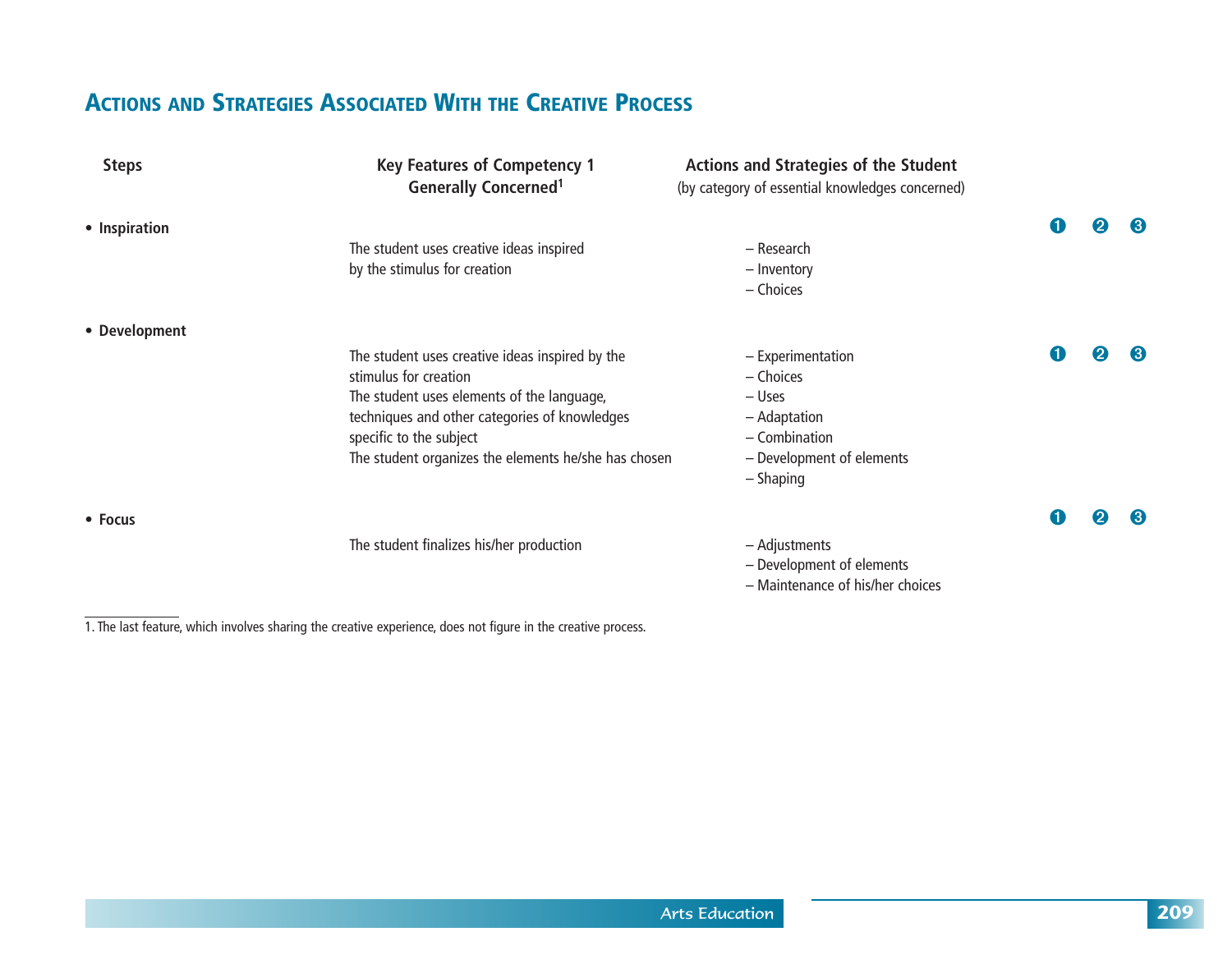

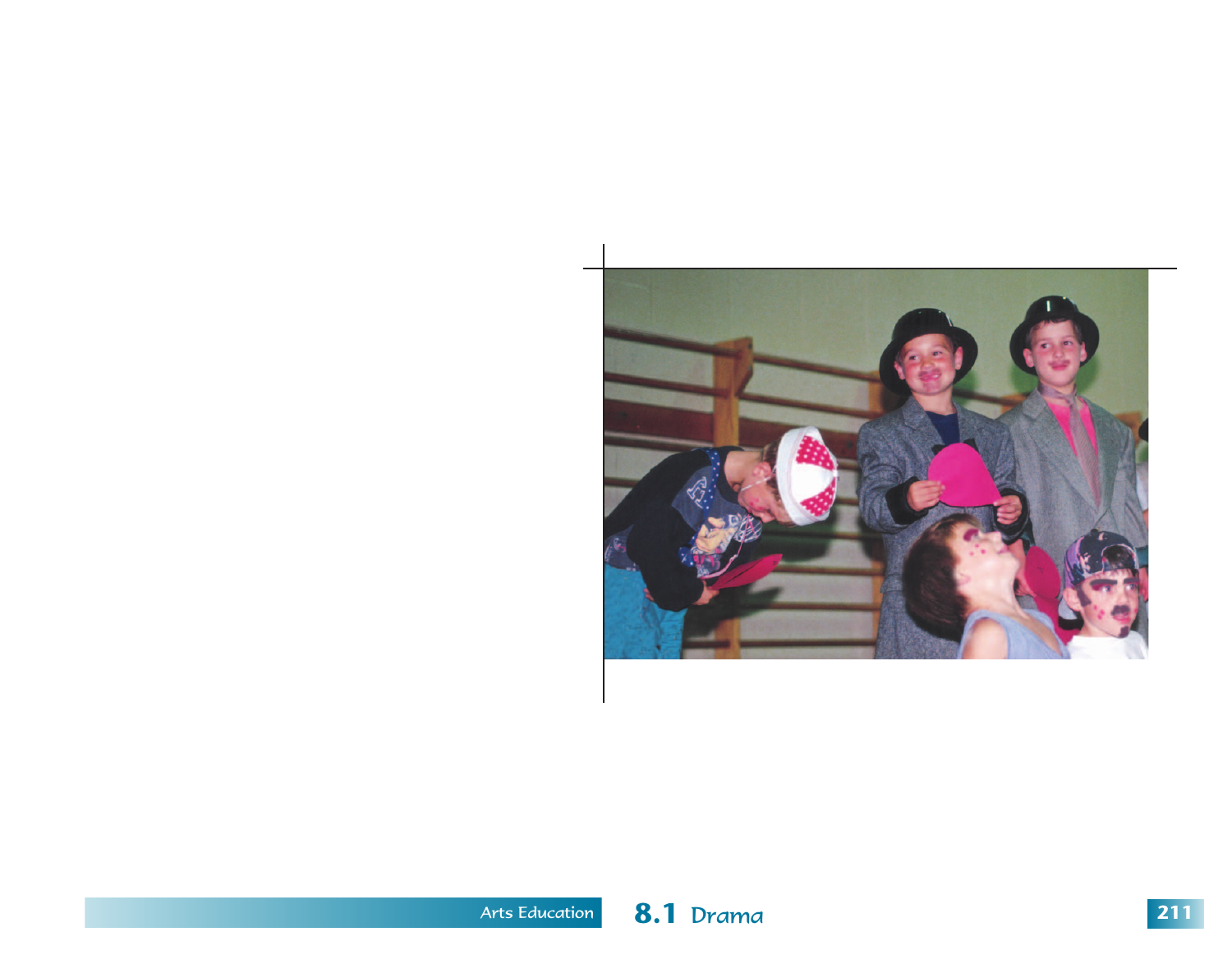### Introduction

Drama education, in the context of continuous progress throughout elementary school, develops the students' artistic sensibility, creative potential, acting abilities and skills in self-expression and communication.

 $\bullet$ 

Drama involves the creation and interpretation of works in which characters interact. Through different forms of creation, expression and communication, the subject allows students to represent inner images in different ways and in various contexts. It also allows for the expression of a sociocultural reality. Furthermore, drama offers the opportunity to portray stories and characters in action using elements of a stage set in front of an audience and following certain conventions which may vary according to place and historical period. All these constitute the elements of drama, or the theatrical dimension of the subject.

Drama education, in the context of continuous progress throughout elementary school, develops the students' artistic sensibility, creative potential, acting abilities and skills in self-expression and communication. Through a variety of affective, cognitive, psychomotor, social and aesthetic experiences, students have an opportunity to express their ideas, personal vision of the world, those of their classmates and those of playwrights or other creators.

To invent their own short scenes, students engage in a creative process and make use of different stimuli for creation and the many possibilities of dramatic language, performance techniques, styles of theatre and elements of drama. In interpreting a variety of short scenes, they will broaden their general knowledge of culture through direct contact with dramatic works. Finally, they will learn to think critically and develop their aesthetic sense by appreciating, not only their own productions and those of their classmates, but also dramatic works by men and women of the past and present, from here and elsewhere.

Throughout their drama education in elementary school, students are introduced to numerous references from their immediate cultural environment or related to the works they are interpreting and appreciating. They are also encouraged to make connections with cultural references in other subjects. In so doing they acquire an openness to the world, discover its particular features and differences, and gain a better understanding of their own culture. This renewed and enriched view of the world helps students to develop their own cultural identity and prepares them for their role as citizens.

Drama education fosters the development of three complementary and interdependent competencies: Inventing, Interpreting and Appreciating.

The place given to the development of each competency depends on the particular nature of the subject. For example, Competencies 1 and 2 take precedence in the learnings to be acquired. They imply a process in which language, rules, principles and tools specific to drama are acquired, and in which complex psychomotor skills are developed, all of which demand adequate time for assimilation. Competency 3 is essential to the development of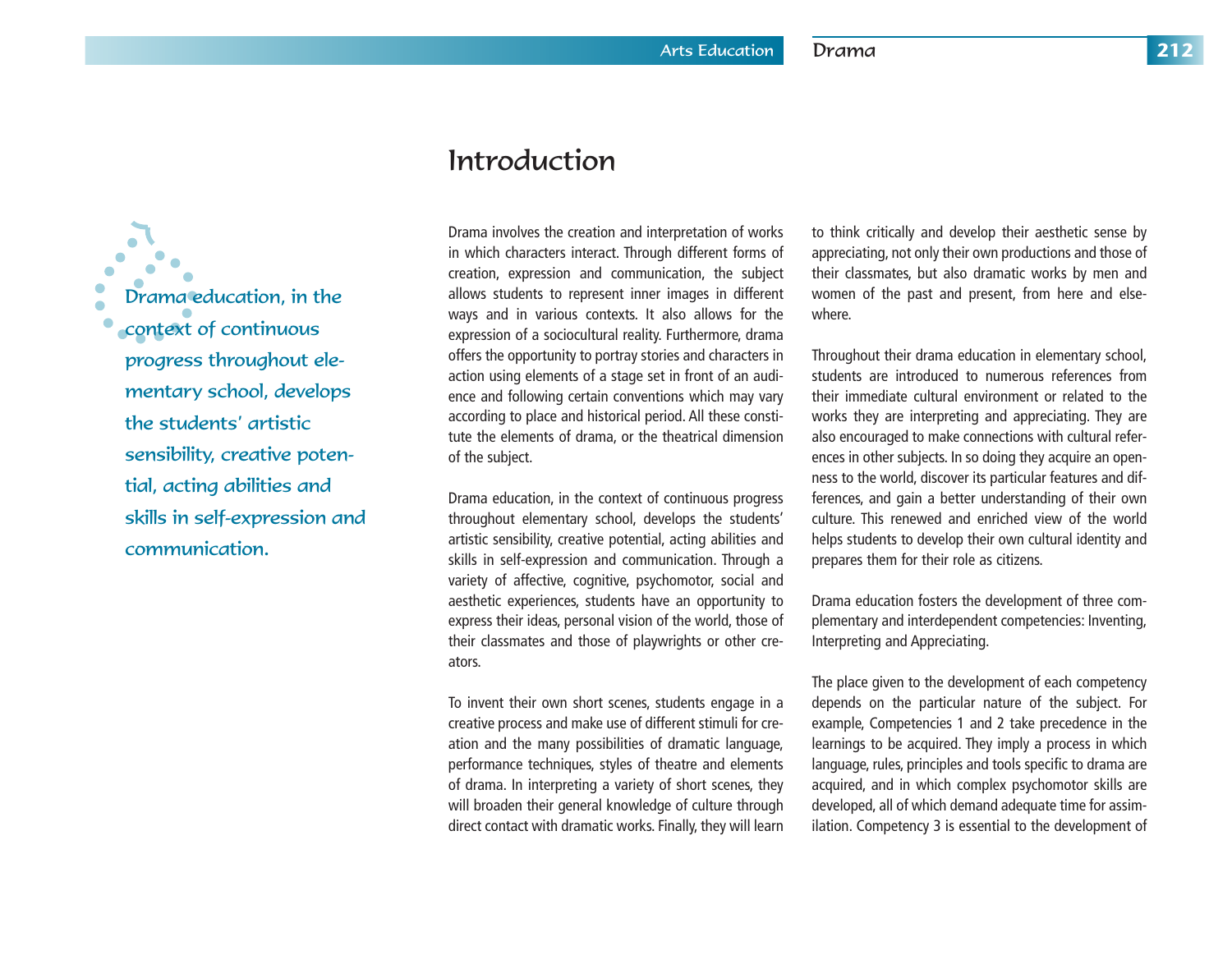the students' critical thinking and aesthetic sense. It follows up on Competencies 1 and 2 and brings into focus the processes of communication and appreciation. The place given to it will gradually increase through the cycles, as learnings related to the other competencies of the subject are consolidated and in conjunction with the students' socioaffective and intellectual development.

In light of the above, each learning situation presented to the students in drama should enable them to develop at least two of the three competencies in the subject, that is, one of the first two competencies (Inventing or Interpreting) and the third competency (Appreciating). Furthermore, to ensure meaningful and transferable learning, the learning situation should take into consideration at least one focus of development in the broad areas of learning and one cross-curricular competency. Finally, all the learning situations should ensure the continuous development of the subject competencies and the cross-curricular competencies associated with them, and help to identify anchor points in the broad areas of learning.

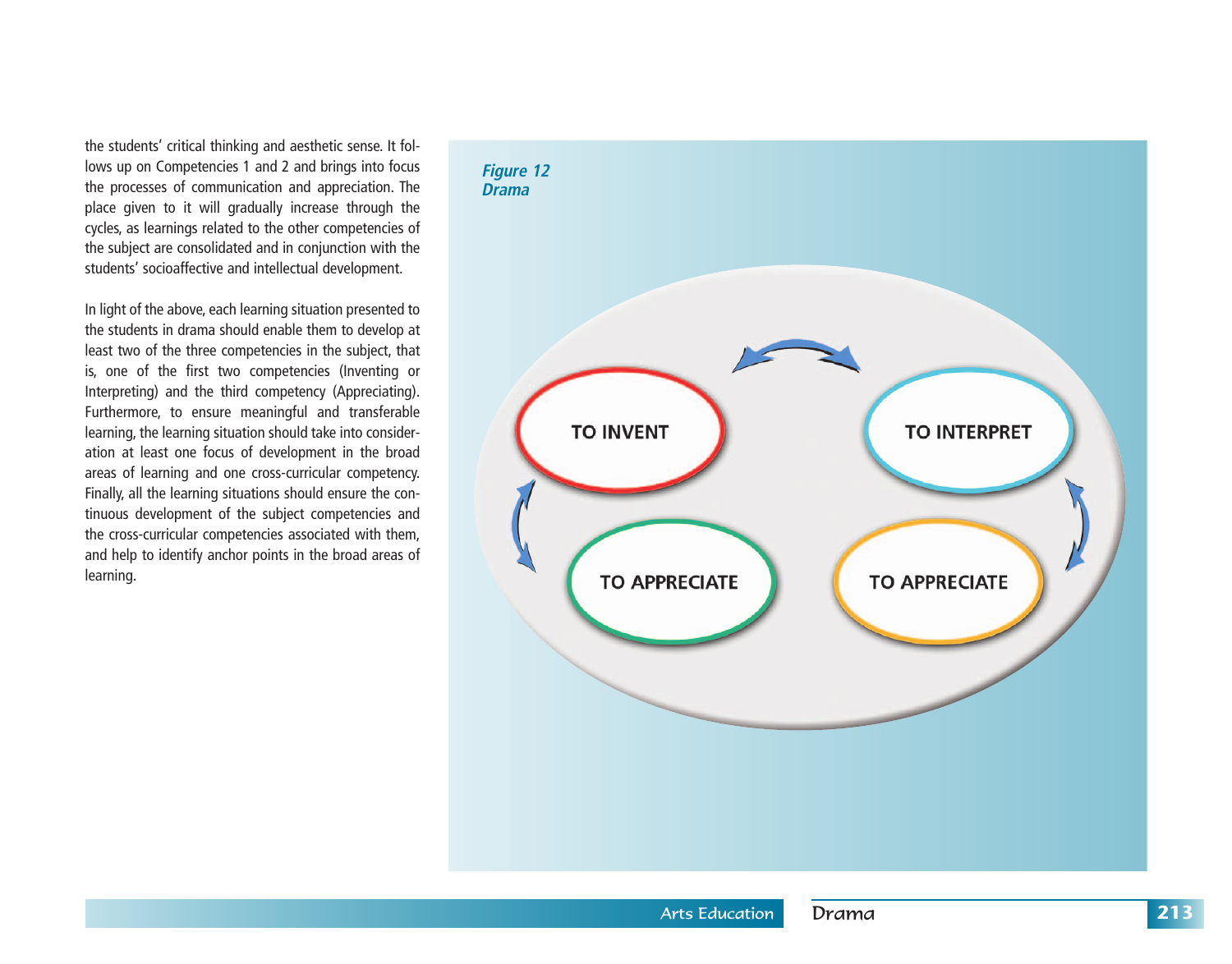### **COMPETENCY 1** • **TO INVENT SHORT SCENES**

# Focus of the Competency

#### **MEANING OF THE COMPETENCY**

The invention of varied short scenes that reflect their personality, experience and aspirations enables students to develop their creativity through the simultaneous action of creative imagination and divergent and convergent thinking, as they gradually become familiar with the language, rules and tools of drama. Sharing their creative experience and giving accounts of how they proceeded allows them to better integrate their learnings and then apply them in other creative situations.

### **CONNECTIONS TO CROSS-CURRICULAR COMPETENCIES**

During the development of this competency, the students are encouraged to become aware of a number of processes associated with the key features of the crosscurricular competencies and to make connections with learnings in other subjects. Competency 1 thus enables them to use information, solve problems, use creative thinking, acquire effective work methods, use information and communications technologies, develop their personal identity, work with others and communicate appropriately.

#### **CONTEXT FOR LEARNING**

To invent short scenes, the students use a variety of ageappropriate stimuli for creation in situations where they improvise, based on stories and characters. In a playing area, using various performance aids, they sometimes work alone, though more often in pairs in Cycle One, in groups of two to three in Cycle Two, and in groups of three to four in Cycle Three.

#### **DEVELOPMENTAL PROFILE**

During Cycle One, the students become acquainted with the creative process and with using the elements of dramatic language, performance techniques, styles of theatre, elements of drama and structures, while exercising their divergent thinking in coming up with ideas inspired by the stimuli for creation. They are encouraged to reflect on their creative experience and to talk about aspects that are meaningful to them.

During Cycle Two, the students learn to use each step in the creative process. They experiment in a variety of ways as they learn to make use of elements of dramatic language, performance techniques, styles of theatre, elements of drama and structures, and they enrich their creative ideas by sharing with others. They are encouraged to describe their creative experience and to identify what they have learned from it.

During Cycle Three, the students learn to make more conscious use of the steps in the creative process.They experiment in a variety of ways as they learn to use elements of dramatic language, performance techniques, theatrical techniques, methods of dramatization and more complex structures. In so doing, they adapt and personalize the creative ideas they selected when developing the stimulus for creation.They can identify not only what they have learned in their creative experience, but also how they have learned it.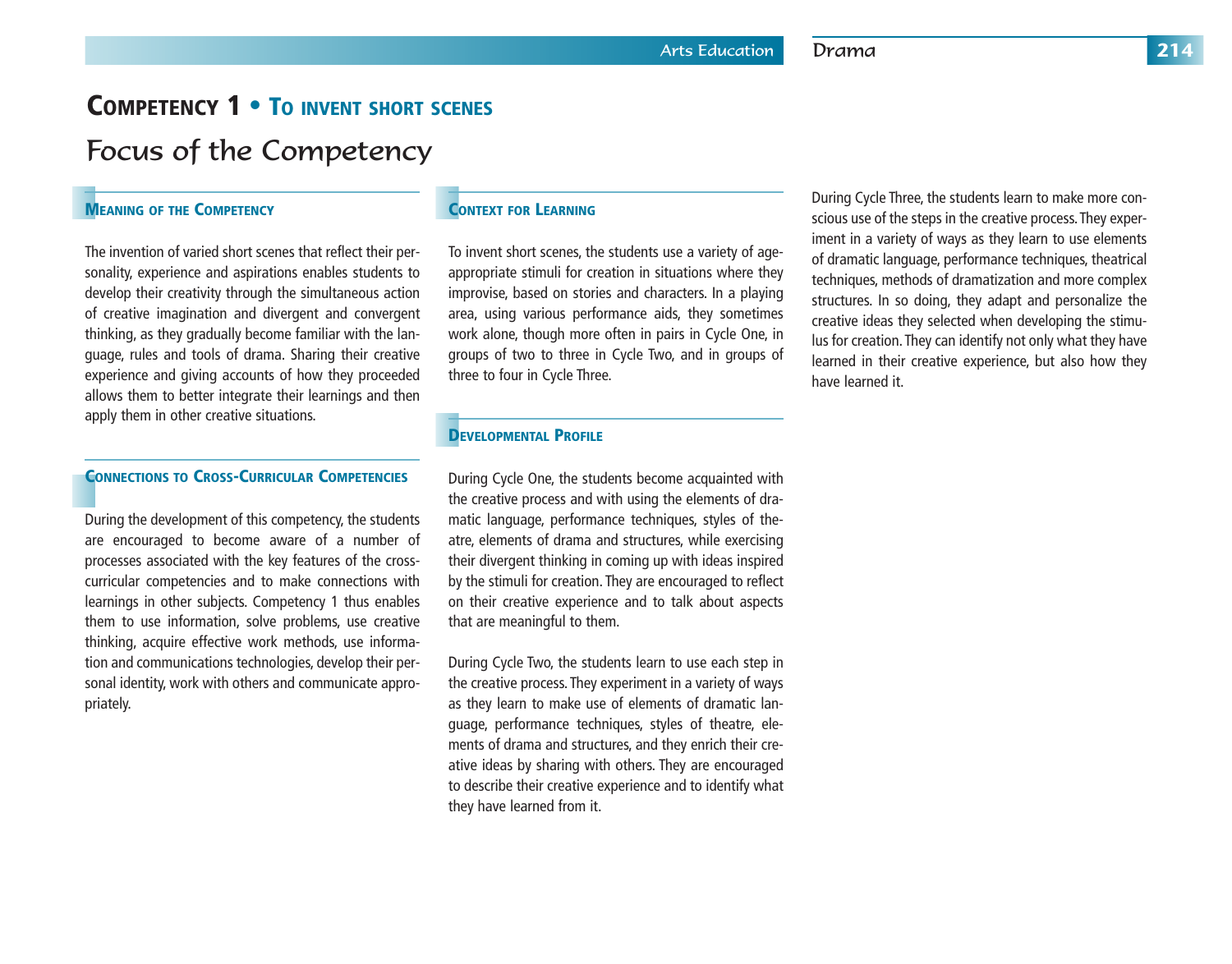## Key Features of the Competency



#### **ESSENTIAL KNOWLEDGES**

The categories of essential knowledges to be considered in the development of this competency are: stimuli for creation, actions and strategies associated with the creative process, affective aspects, the language of drama, performance techniques, styles of theatre, elements of drama and structures.

# End-of-Cycle Outcomes

### **CYCLE ONE**

By the end of Cycle One, the students participate in the steps of the creative process. Their productions are often influenced by emotional interests. Related to the stimulus for creation, the short scene presents a simple story and highlights a few features of a character. It reveals a simple organization of its components. The students are able to talk about aspects of their creative experience that are meaningful to them.

### **CYCLE TWO**

By the end of Cycle Two, the students take into consideration the steps of the creative process.Their productions are often influenced by emotional and social interests, and they reflect the main aspects of the stimulus for creation. The story is more developed and the actions of the characters are more defined. The elements of the production follow an orderly line of development within a coherent pattern of organization. The students describe their creative experience and identify what they have learned from it.

# Evaluation Criteria

| - Relation between his/her production<br>and the stimulus for creation                                      |   | 2 | G. |
|-------------------------------------------------------------------------------------------------------------|---|---|----|
| - Pertinent, varied use of elements of<br>dramatic language                                                 | 1 | 2 | B  |
| - Pertinent, varied use of elements of<br>performance technique, styles of theatre<br>and elements of drama |   | 2 | 3  |
| - Simple organization of elements                                                                           |   |   |    |
| - Coherent organization of elements                                                                         |   | 2 |    |
| - Complex organization of elements                                                                          |   |   |    |
| - Comments containing elements related<br>to his/her creative experience                                    |   |   |    |
| - Pertinent elements in the description<br>of his/her creative experience                                   |   |   |    |
|                                                                                                             |   |   |    |

Legend:\*  $\bullet$  Cycle One  $\bullet$  Cycle Two  $\bullet$  Cycle Three

\* This legend also applies to the Evaluation Criteria for the other competencies and to the sections entitled Essential Knowledges and Suggestions for Using Information and Communications Technologies.

### **CYCLE THREE**

By the end of Cycle Three, the students make conscious use of each step in the creative process. Their productions are influenced by social, emotional and cognitive interests. In short scenes, the students establish a close relationship between the characters, the content of the story, the performance techniques, the styles of theatre, elements of drama and the structures used. The story is more defined and has a complex structure linked to the development of the stimulus for creation. The students describe what they have learned and the methods they used.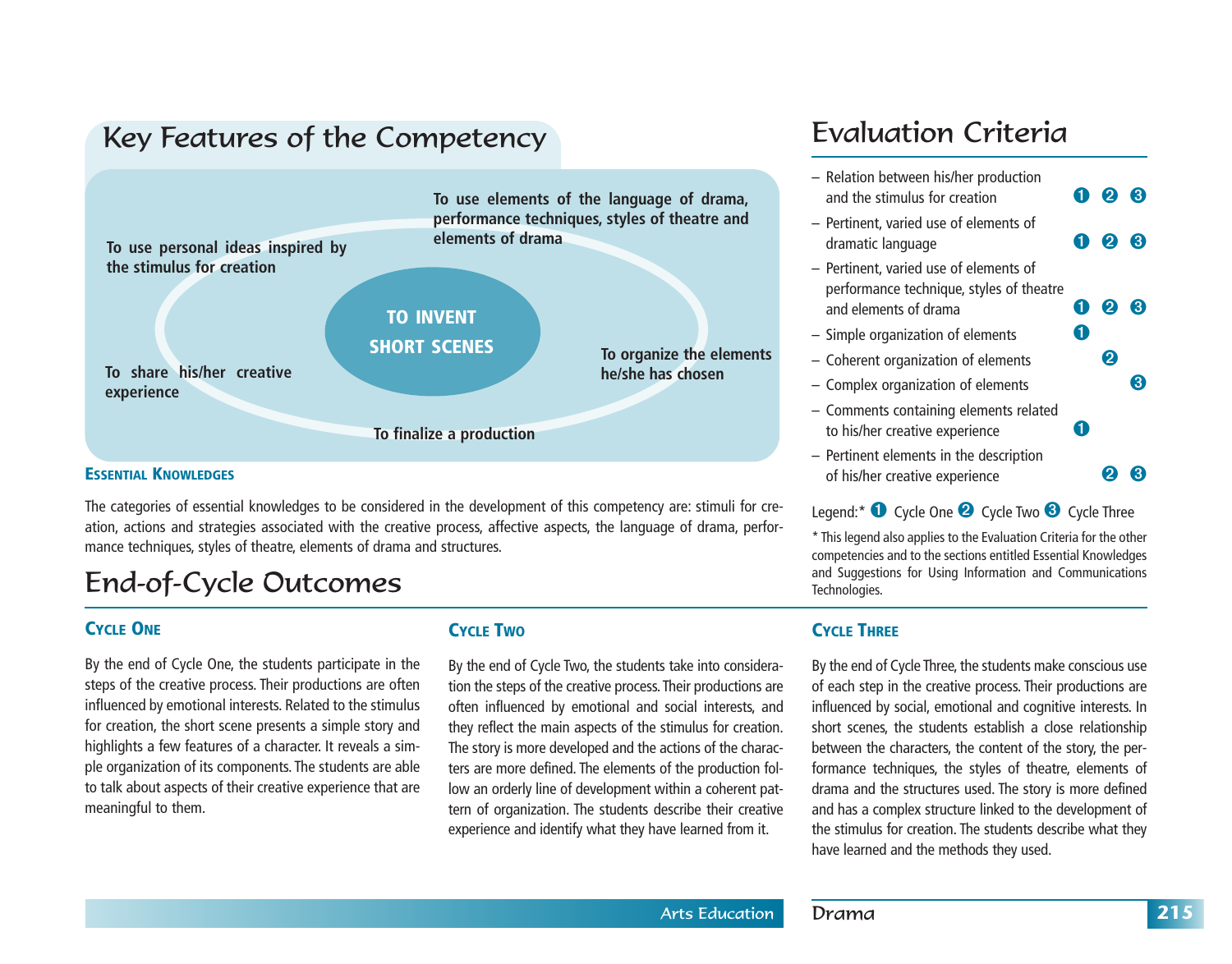## **COMPETENCY 2** • **TO INTERPRET SHORT SCENES**

### Focus of the Competency

### **MEANING OF THE COMPETENCY**

The students' interpretation of short scenes involves the expression and communication of ideas, feelings, emotions and impressions – both their own and those of others – using the language of drama, performance techniques, styles of theatre and elements of drama. Interpreting various short scenes introduces students to the world of creation and expression and gradually familiarizes them with the language, rules and tools of drama. As a result, they enrich their general knowledge of culture and become acquainted with the diversity of artistic productions of the past and present, from here and elsewhere. In sharing their interpretation experience, they talk about how they proceeded and are able to better integrate their learnings and apply them to the interpretation of other short scenes.

### **CONNECTIONS TO CROSS-CURRICULAR COMPETENCIES**

During the development of this competency, the students are encouraged to become aware of a number of processes associated with the key features of the crosscurricular competencies and to make connections with learnings in other subjects. Competency 2 thus enables them to use information, solve problems, acquire effective work methods, use information and communications technologies, develop their personal identity, work with others and communicate appropriately.

### **CONTEXT FOR LEARNING**

In each cycle, the students use their own creations and those of their classmates. In Cycle One, they also use rhymes, poems or short monologues and dialogues from children's literature and the repertoire of youth theatre. In Cycle Two, textual excerpts from the repertoire of youth theatre are also used. In Cycle Three, the students perform short plays from this repertoire and excerpts from other plays. Performances are sometimes done alone, but usually in pairs in Cycle One, in groups of two or three in Cycle Two and in groups of three or four in Cycle Three.

#### **DEVELOPMENTAL PROFILE**

During Cycle One, the students become acquainted with a simple repertoire and with performing in pairs. They are also introduced to the use of simple elements of dramatic language, performance techniques, styles of theatre and structures organized in advance. They are encouraged to reflect on their interpretation experience and talk about aspects that are meaningful to them.

During Cycle Two, the repertoire used is expanded and excerpts contain more complex and more demanding elements of dramatic language, performance techniques, styles of theatre, elements of drama and structures. They now make more conscious use of elements of performance technique required for interpretation, especially

those related to expressing a character in action and the rules for group performance. They are encouraged to describe their interpretation experience, and to identify what they have learned from it.

During Cycle Three, the repertoire becomes more diverse and the excerpts or short plays used contain yet more complex elements of the language of drama, performance techniques, styles of theatre, elements of drama and structures. The students make more conscious use of the elements of technique and performance required for interpretation, and with greater accuracy and effectiveness. They take into account expressive elements of the dramatic scene and focus their attention on the rules for group performance. They are encouraged to identify not only what they have learned from their interpretation experience, but also how they have learned it.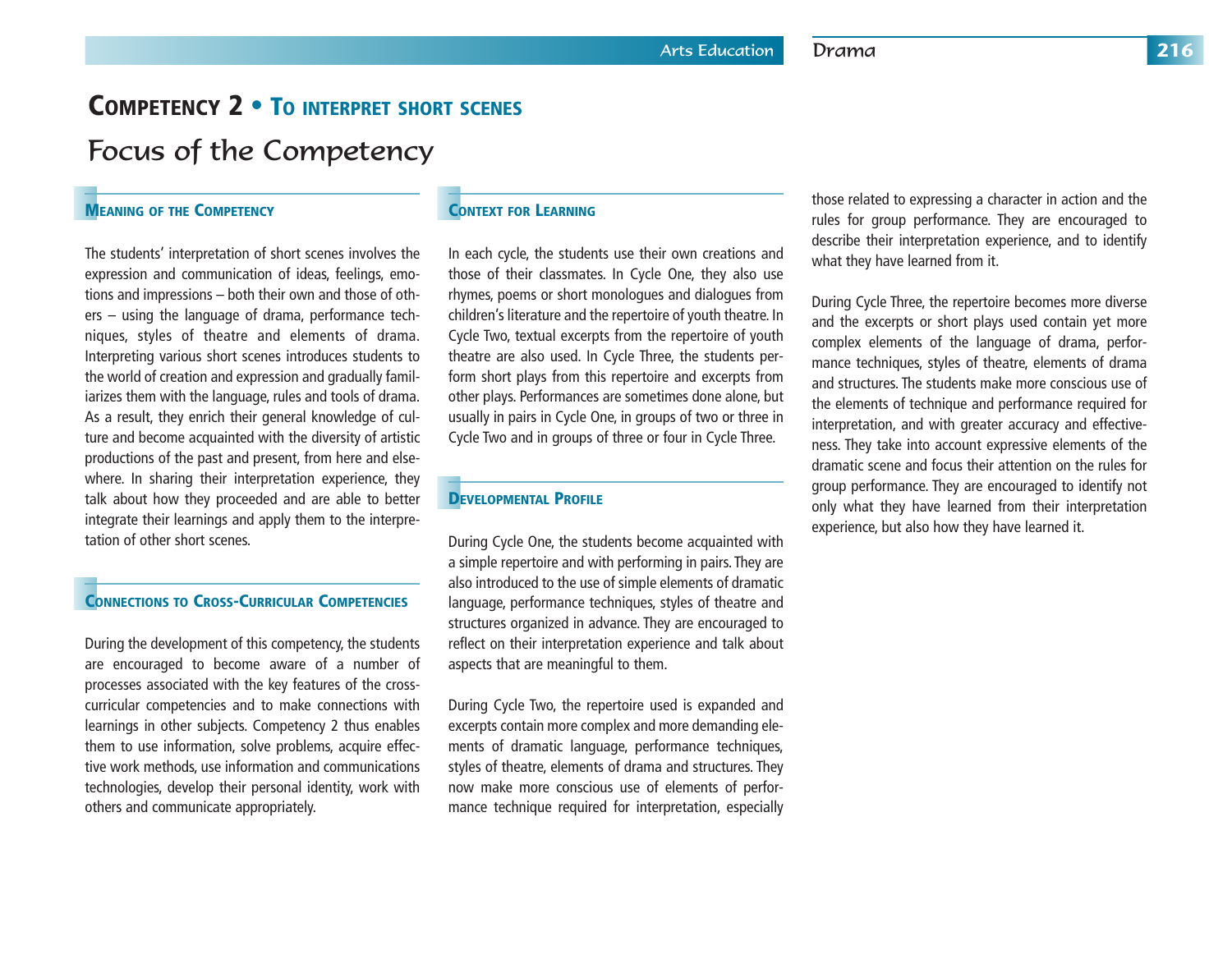# Key Features of the Competency



#### **ESSENTIAL KNOWLEDGES**

The categories of essential knowledges to be considered in the development of this competency are: affective aspects, the language of drama, performance techniques, styles of theatre, elements of drama and structures.

# End-of-Cycle Outcomes

### **CYCLE ONE**

By the end of Cycle One, the students interpret through gestures, sounds and words. Their interpretations show a certain accuracy in relation to the selected text. The students respect a few features of a character and demonstrate a basic level of control of performance techniques, styles of theatre, elements of drama and appropriate structures. Finally, the expressive nature of their interpretation is often coloured by emotional interests. They are able to talk about aspects of their interpretation experience that are meaningful to them.

### **CYCLE TWO**

By the end of Cycle Two, the students interpret through gestures, sounds and words. Their performances are appropriate to the content of the chosen excerpt, which has become more developed.The students respect a fixed sequence of actions, in relation to the character, and recognize several rules of group performance. Finally, in their performances they respond on an emotional level to the main expressive elements of the excerpt they are interpreting. They describe their interpretation experience and identify what they have learned from it.

# Evaluation Criteria

| - Correct use of dramatic content, elements<br>of performance technique, styles of<br>O<br>theatre and elements of drama | 2 | 3 |
|--------------------------------------------------------------------------------------------------------------------------|---|---|
| - Continuous sequence of dramatic actions                                                                                | 2 |   |
| - Performance conveying some expressive<br>elements of the character<br>1                                                |   |   |
| - Performance conveying some expressive<br>elements of the excerpt                                                       | 2 |   |
| - Performance conveying expressive<br>elements of the excerpt or short play                                              |   | 3 |
| - Sustained attention during the<br>1<br>performance                                                                     |   |   |
| - Consideration of the requirements of<br>group performance                                                              | 2 |   |
| - Comments containing elements related<br>1.<br>to his/her interpretation experience                                     |   |   |
| - Pertinent elements in the description of<br>his/her interpretation experience                                          |   |   |

### **CYCLE THREE**

By the end of Cycle Three, the students interpret through gestures and words. Their performances are more expressive and appropriate to the excerpt or the short play. The students personalize the actions of their characters and take into account the rules for group performance. In their performances, they respond on an emotional and cognitive level to the indications in the excerpt or short play to underline its expressive features. They describe what they have learned and the methods they used.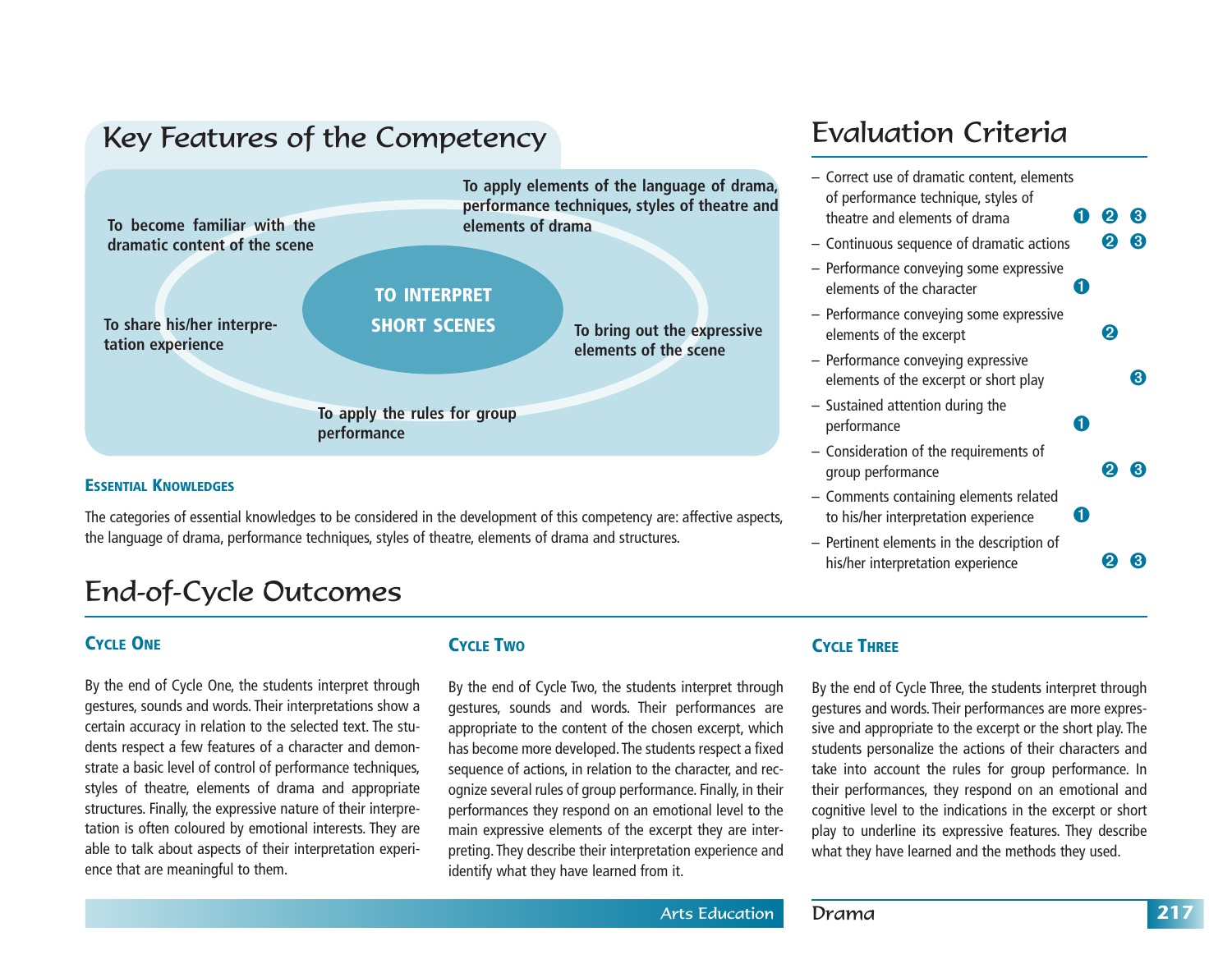# **COMPETENCY 3** • **TO APPRECIATE DRAMATIC WORKS, PERSONAL PRODUCTIONS AND THOSE OF CLASSMATES** Focus of the Competency

#### **MEANING OF THE COMPETENCY**

The students' appreciation of a dramatic work involves being attentive to their emotional or aesthetic reactions to the work and its interpretation, and making a critical and aesthetic judgment based on their personal reactions and predetermined criteria. Contact with various dramatic works enables the students to develop an artistic awareness, refine their sensibility to the technical and aesthetic qualities of works and develop personal appreciation criteria that will help them make more enlightened choices. For elementary students, the repertoire of works to be observed is still relatively limited and includes their own creations and those of their classmates, as well as excerpts from works of the past and present, from here and elsewhere, adapted to their interests and ages. During the process of appreciation, the students are encouraged to show respect for each other and for the productions and works. The students gradually learn to place the works in their sociocultural context and to draw on their own experience and knowledge to appreciate them. In sharing their appreciation experience, they report on what they have learned about themselves and about the works.

#### **CONNECTIONS TO CROSS-CURRICULAR COMPETENCIES**

During the development of this competency, the students are encouraged to become aware of a number of processes associated with the key features of the crosscurricular competencies and to make connections with learnings in other subjects. Competency 3 thus enables them to use information, exercise their critical judgment, acquire effective work methods, use information and communications technologies, develop their personal identity and communicate appropriately.

#### **CONTEXT FOR LEARNING**

The students take part in short observation activities involving their own productions and those of their classmates, as well as excerpts from dramatic works of the past and present, from here and elsewhere. They refer to an age-appropriate cultural experience, to the content of excerpts and productions they have observed and to visual, audio or electronic reference materials. They take into account predetermined observation criteria related to the development of the stimulus for creation, elements of dramatic language, performance techniques, styles of theatre, elements of drama and structures explored, as well as emotions and impressions they have felt. They communicate their appreciation orally or in writing.

#### **DEVELOPMENTAL PROFILE**

During Cycle One, the students become acquainted with a process of appreciation that draws on their critical and aesthetic faculties. They take part in short observation activities, identify familiar elements and discover what moves them, while learning to use criteria to form an opinion. They are encouraged to reflect on their appreciation experience and to talk about aspects that are meaningful to them.

During Cycle Two, the students discover a variety of works and learn that these works contain sociocultural references indicative of the artistic periods in which they were created. These discoveries enrich their observations and enable them to broaden their appreciation and open their minds to cultural diversity. They are encouraged to describe their appreciation experience and to identify what they have learned from it.

During Cycle Three, the students discover various works and certain sociocultural references indicative of different artistic periods. During the course of observation activities, they identify dramatic or theatrical elements, compare them in different excerpts and associate them with certain sociocultural references characteristic of the period in which they originated. These discoveries and observations enable them to open their minds further to cultural diversity and to better understand themselves, while exercising their critical and aesthetic faculties. They can identify what they have learned in their appreciation experience and how they learned it.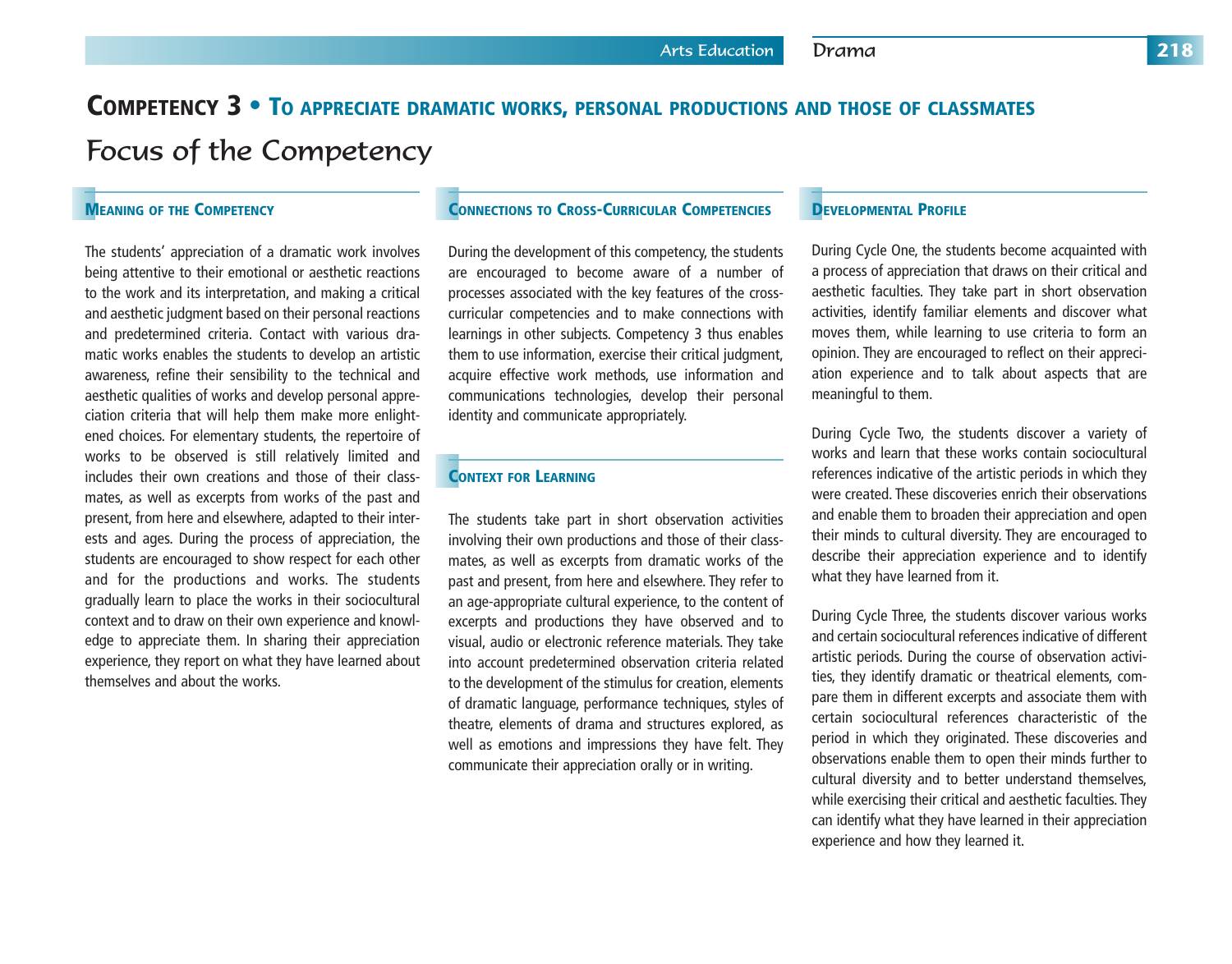

#### **ESSENTIAL KNOWLEDGES**

The categories of essential knowledges to be considered in the development of this competency are: affective aspects, repertoire for appreciation and subject-specific vocabulary. The other categories vary depending on the production or work being appreciated.

# End-of-Cycle Outcomes

### **CYCLE ONE**

By the end of Cycle One, the students' appreciation is often influenced by emotional interests. Using the subject-specific vocabulary, they identify elements of content in the production or theatrical work. Their comments reflect their opinions about what they have noticed and felt. They are able to talk about aspects of their appreciation experience that are meaningful to them.

### **CYCLE TWO**

By the end of Cycle Two, the students' appreciation is often influenced by emotional and social interests. Making appropriate use of subject-specific vocabulary, they describe the content of the production or dramatic work. Their comments contain theatrical, personal and sometimes sociocultural considerations, which are related to the appreciation criteria and which support the opinions they have formed. They describe their appreciation experience and identify what they have learned.

### **CYCLE THREE**

By the end of Cycle Three, the students' appreciation is often influenced by cognitive, emotional and social interests. Making appropriate use of the subject-specific vocabulary, they describe the content of the production or dramatic work. Their comments contain theatrical, personal and sociocultural considerations, which are related to appreciation criteria and which motivate their opinions.They describe what they have learned and the methods they used.

# Evaluation Criteria

| one or more excerpts and sociocultural<br>references                                      |    | 2                      | 3  |
|-------------------------------------------------------------------------------------------|----|------------------------|----|
| - Identification of connections between<br>the work or production and what<br>he/she felt | O  | 2 <sub>6</sub>         |    |
| - Evidence of an opinion in his/her<br>appreciation                                       | Ω  |                        |    |
| - Justification of his/her opinion                                                        |    | $\left 2\right\rangle$ | 3  |
| - Use of subject-specific vocabulary                                                      | 0  |                        |    |
| - Appropriate use of subject-specific<br>vocabulary                                       |    | 2                      | 3  |
| - Comments containing elements related<br>to his/her appreciation experience              | 1. |                        |    |
| - Pertinent elements in descriptions of<br>his/her appreciation experience                |    |                        | 3) |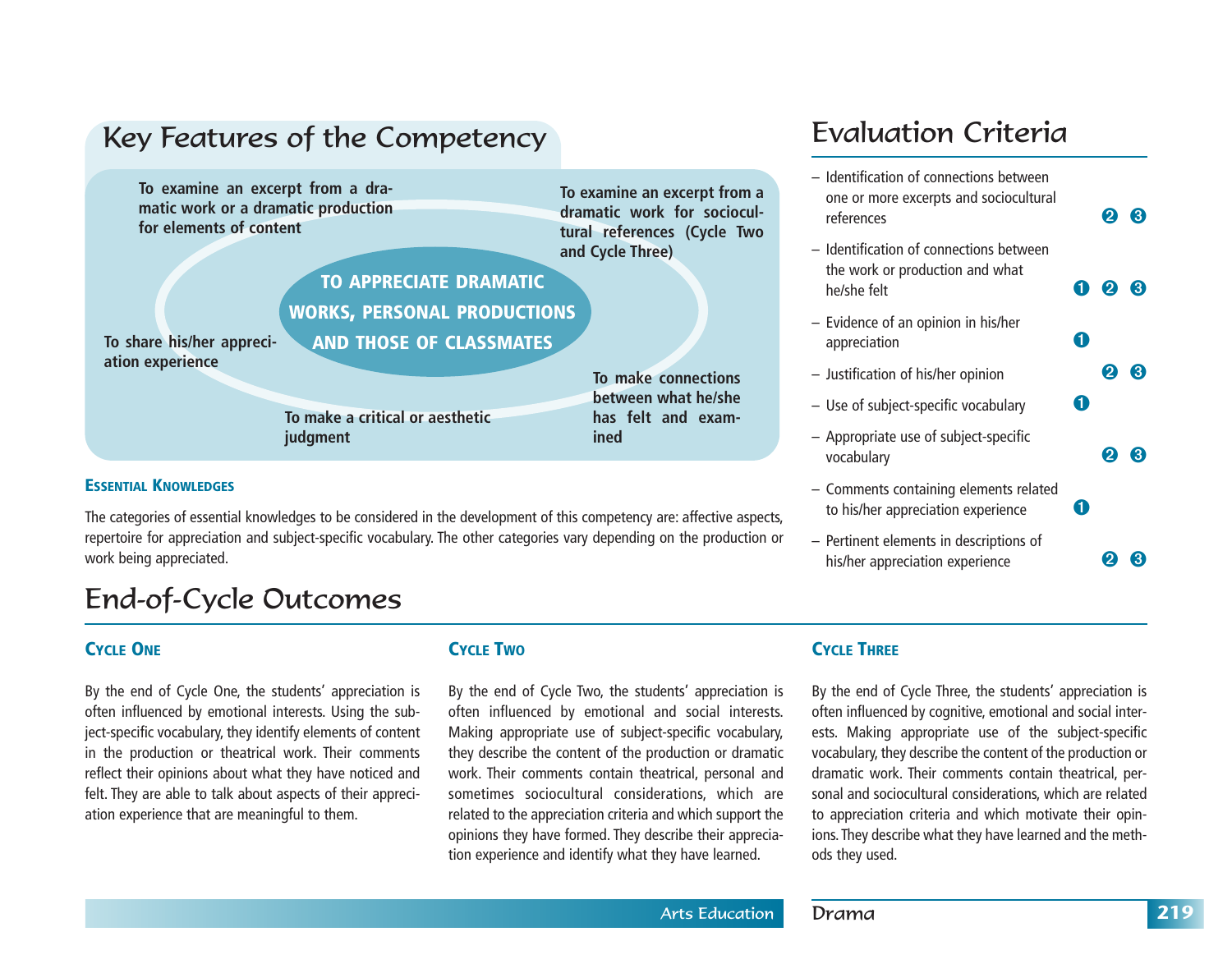In addition to the essential knowledges listed below, the essential knowledges common to all four arts subjects presented in the section on arts education must be taken into account. By the end of the cycle, the students can independently use the knowledges listed below in complete, complex tasks.

### **LEARNINGS**

### **LANGUAGE OF DRAMA1**

| • Expression using the body                                                                    |   |   |   |
|------------------------------------------------------------------------------------------------|---|---|---|
| - Attitude                                                                                     | 0 | ❷ | 8 |
| - Gestures                                                                                     | 0 | ❷ | ❸ |
| - Mimicry                                                                                      |   | ❷ | ❸ |
| - Movement                                                                                     |   | ❷ | ❸ |
| - Rhythm                                                                                       |   |   | ❸ |
| • Expression using the voice                                                                   |   |   |   |
| - Vocal sounds                                                                                 |   |   |   |
| - Noises                                                                                       | 0 |   |   |
| - Sounds related to actions                                                                    | 0 | 2 |   |
| - Sounds related to emotions                                                                   |   | 0 | ❸ |
| - Speech                                                                                       |   |   |   |
| - Intensity                                                                                    | 0 | ❷ | ❸ |
| - Duration                                                                                     |   | ❷ | ❸ |
| - Pitch                                                                                        |   |   | ❸ |
| - Timbre                                                                                       |   |   | ❸ |
| - Vocal ensemble                                                                               |   |   |   |
| - Chorus                                                                                       |   |   | ❸ |
| 1. The language of drama is expressed through the action of one or more characters in a story. |   |   |   |

### **PERFORMANCE TECHNIQUES**

| • Performance conditions                |             |   |   |
|-----------------------------------------|-------------|---|---|
| - Attention                             | $\bullet$   |   |   |
| - Listening                             |             | 2 |   |
| - Concentration                         |             |   | 3 |
| - Memorization                          | 0           | ❷ | 8 |
| - Direction of gaze                     | $\bullet$   | 2 | ❸ |
| • Rules that apply to group performance |             |   |   |
| - Response to performance directions    | $\bullet$   | 2 | ❸ |
| • Vocal techniques                      |             |   |   |
| - Breathing                             | 0           | 2 | 8 |
| - Posture                               | 0           | 2 | ❸ |
| - Sound production                      | $\mathbf 0$ | 2 |   |
| - Projection of sound                   |             | 2 | 8 |
| - Pronunciation                         |             | 2 | ❸ |
| - Speed of delivery                     | 0           | 2 |   |
| $-$ Rhythm                              |             |   | ❸ |
| - Intonation                            |             |   | ❸ |
| • Body techniques                       |             |   |   |
| - Relaxation                            | $\mathbf 0$ | 0 | ❸ |
| - Flexibility                           | 0           | 2 | ❸ |
| - Exaggeration                          |             |   | ❸ |
| - Balance/imbalance                     |             |   | ❸ |
| - Rhythms                               |             | 2 | 8 |
| - Levels                                | 1           | 2 |   |
| - Energy                                |             | 2 | ❸ |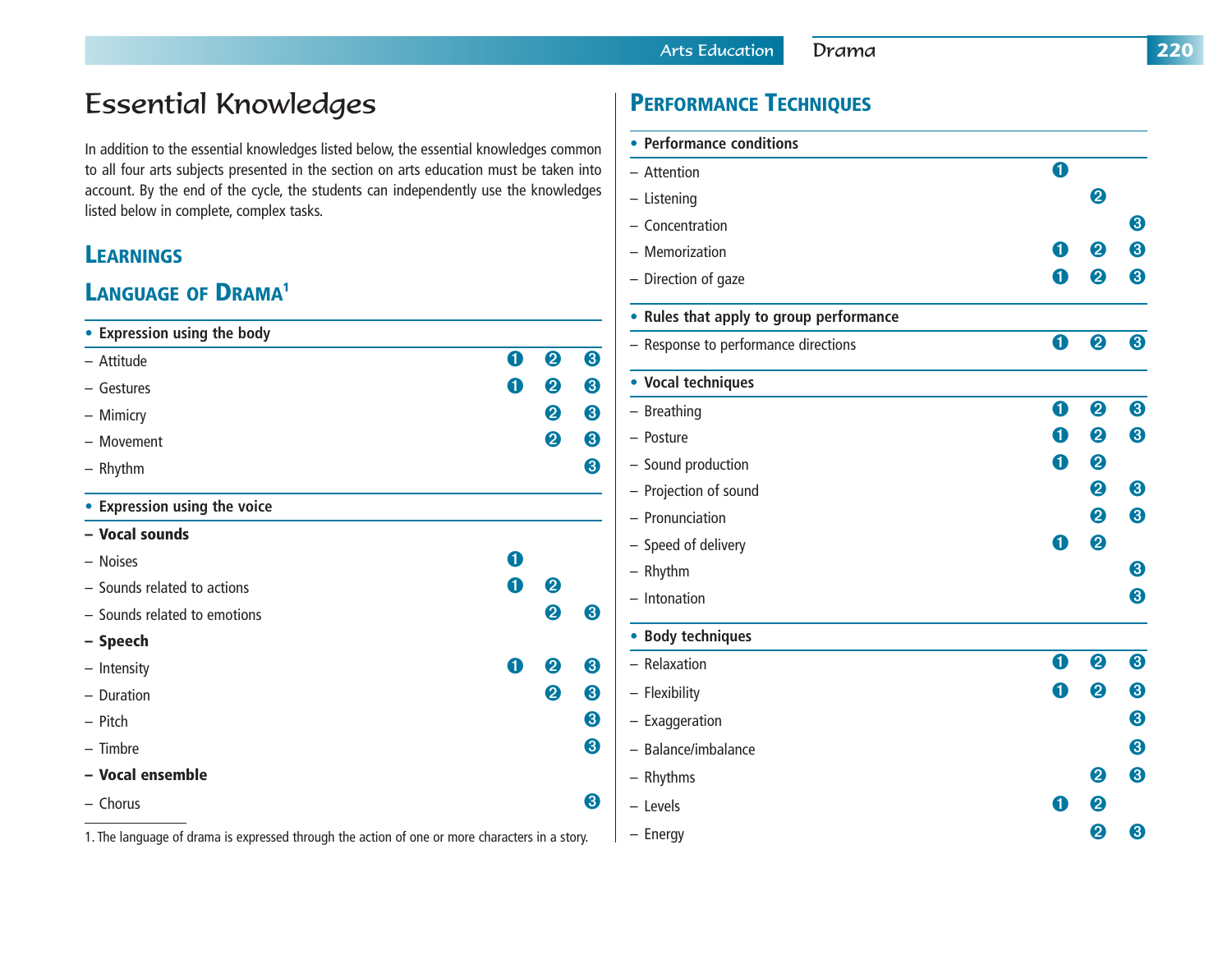| • Expressive elements                                                                             |                  |   |
|---------------------------------------------------------------------------------------------------|------------------|---|
| $\mathbf 0$<br>- Nature of character                                                              | $\boldsymbol{Q}$ | ❸ |
| - Characteristics of story                                                                        | 2                | ❸ |
| <b>STYLES OF THEATRE</b>                                                                          |                  |   |
| • Marionettes (puppets with one central pole, puppets<br>with more than one pole)                 |                  |   |
| - Characterization of the marionette (breathing, direction of gaze,<br>O<br>gait, voice, actions) |                  |   |
| 0<br>- Basic positions                                                                            |                  |   |
| 0<br>- Concealed or full-view manipulation                                                        |                  |   |
| • Clown performance (red clown, known as Auguste, and white clown)                                |                  |   |
| - Comic effects (physical actions, word play, repetition, exaggeration)                           | ❷                |   |
| - Clown comedy: (imitation, reversal of situation, parody of circus<br>games, problem solving)    | Q                |   |
| • Shadow theatre                                                                                  |                  |   |
| - Distance (screen, player, light)                                                                | 2                |   |
| - Body position (frontal, profile)                                                                | 2                |   |
| - Shadow (static, dynamic)                                                                        | 2                |   |
| - Special effects (objects, colours, transparency, projections,<br>variations of light sources)   | 2                |   |
| • Performance in masks (neutral masks, half-mask and character mask)                              |                  |   |
| - Direction of gaze (nose)                                                                        |                  | 8 |
| - Origin of gesture (emotion)                                                                     |                  | 8 |
| - Quality of gesture (exaggeration and precision)                                                 |                  | ❸ |

| - Rhythm            | 3 |
|---------------------|---|
| - Position in space | 3 |

### **ELEMENTS OF DRAMA**

| • Space                                             |   |   |   |
|-----------------------------------------------------|---|---|---|
| - Simple blocking                                   | 0 |   |   |
| - Memorized blocking                                |   | 2 | 3 |
| - Levels                                            |   |   | 3 |
| - Orientation by place markers                      |   | 2 | 8 |
| - Work in a space                                   | O | 2 |   |
| - Shift from playing area to performance area       |   | 2 | 3 |
| • Object                                            |   |   |   |
| - Imaginary function                                | A | 2 | 8 |
| - Utilitarian function                              | A | 2 | 3 |
| • Set design                                        |   |   |   |
| - Arrangement of a playing area (space)             | 0 |   |   |
| - Arrangement of a playing area (objects and space) |   | 2 | 3 |
| - Transformation of a playing area (during play)    |   |   | 3 |
| • Costume                                           |   |   |   |
| - Elements of costume (character)                   | 0 |   |   |
| - Elements of costume (character and story)         |   | 2 |   |
| - Costume (character and story)                     |   |   | 3 |
| Sound environment                                   |   |   |   |
| - Vocal effects                                     |   | 2 |   |
| - Sound effects                                     |   |   | 3 |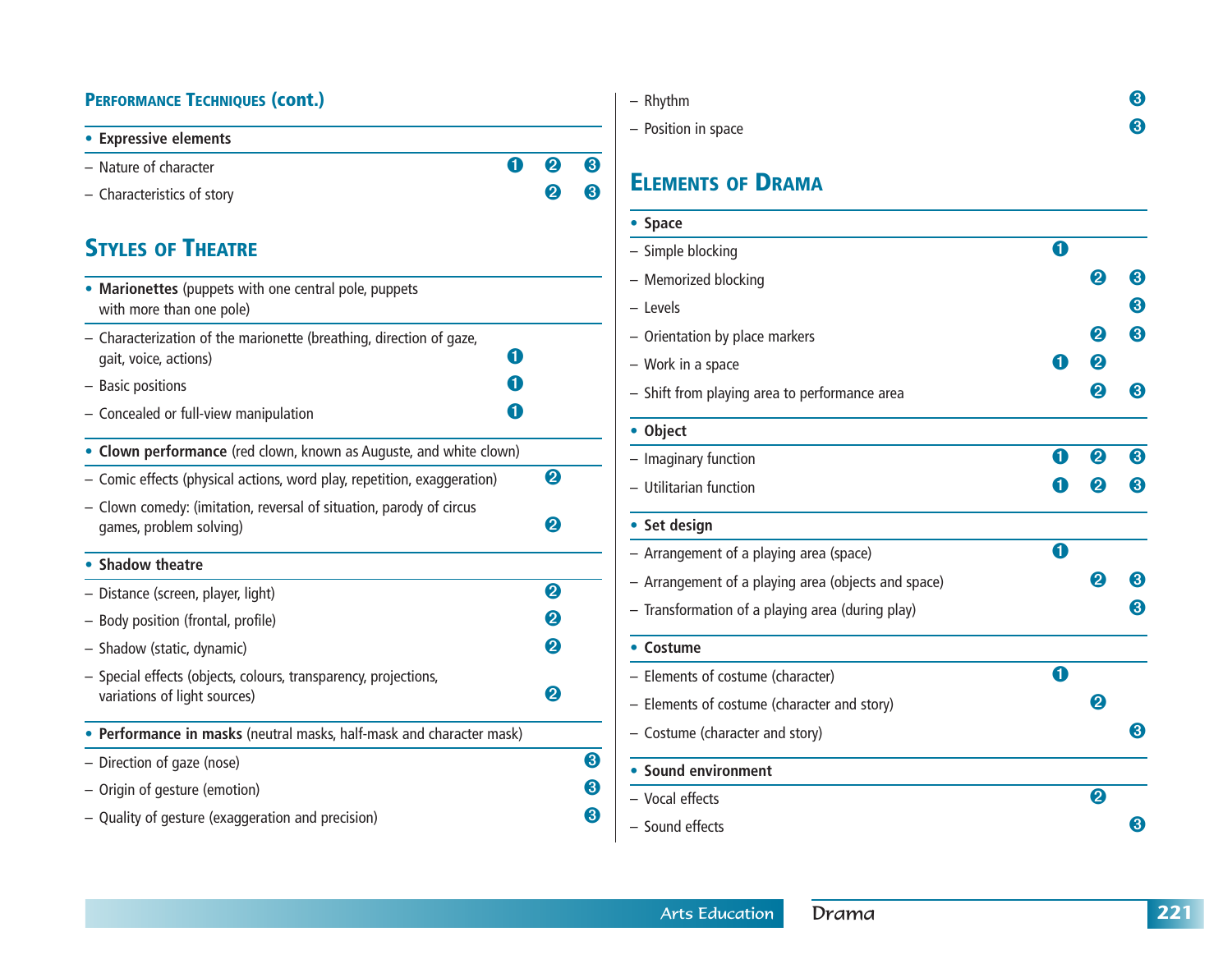### **ELEMENTS OF DRAMA (cont.)**

| • Lighting                |           |                  |   |
|---------------------------|-----------|------------------|---|
| $-$ Standing in a light   | $\bullet$ | $\boldsymbol{Q}$ | B |
| - Intensity               |           | 2                |   |
| - Colours                 |           | 2                |   |
| - Simple lighting effects |           |                  | 8 |

### **STRUCTURES**

| • Story development                                |   |   |   |
|----------------------------------------------------|---|---|---|
| - Continuous (beginning and ending)                | A | 2 | 8 |
| - Continuous (development, plot twists and ending) |   | 2 | 3 |
| - Discontinuous (tableaux)                         |   |   | 3 |
| • Type of discourse                                |   |   |   |
| - Dialogue                                         | A | 2 | 8 |
| - Narration                                        |   | 2 |   |
| • Improvisation (spontaneous or prepared)          |   |   |   |
| - Sounds                                           | A | 2 |   |
| - Gestures                                         |   | 2 | 8 |
| - Words                                            |   | 2 | 3 |
| • Writing (individual or group)                    |   |   |   |
| - Basic storyline                                  |   |   | 3 |

### **DRAMA APPRECIATION REPERTOIRE**

Excerpts from works may be drawn from various artistic periods and styles. These excerpts will reflect the theatrical production of Québec as well as that of other cultures, including, if possible, that of the First Nations in Cycle Two. Students may also refer to theatre performances they have attended. Some scenes may also be taken from the mass media.

**• Types of excerpts** (in relation to the subject content covered) – Students' productions ➊➋➌ – At least 8 excerpts from works from here and elsewhere, of the past and present, for each cycle **by the control of the past and present**, for each cycle